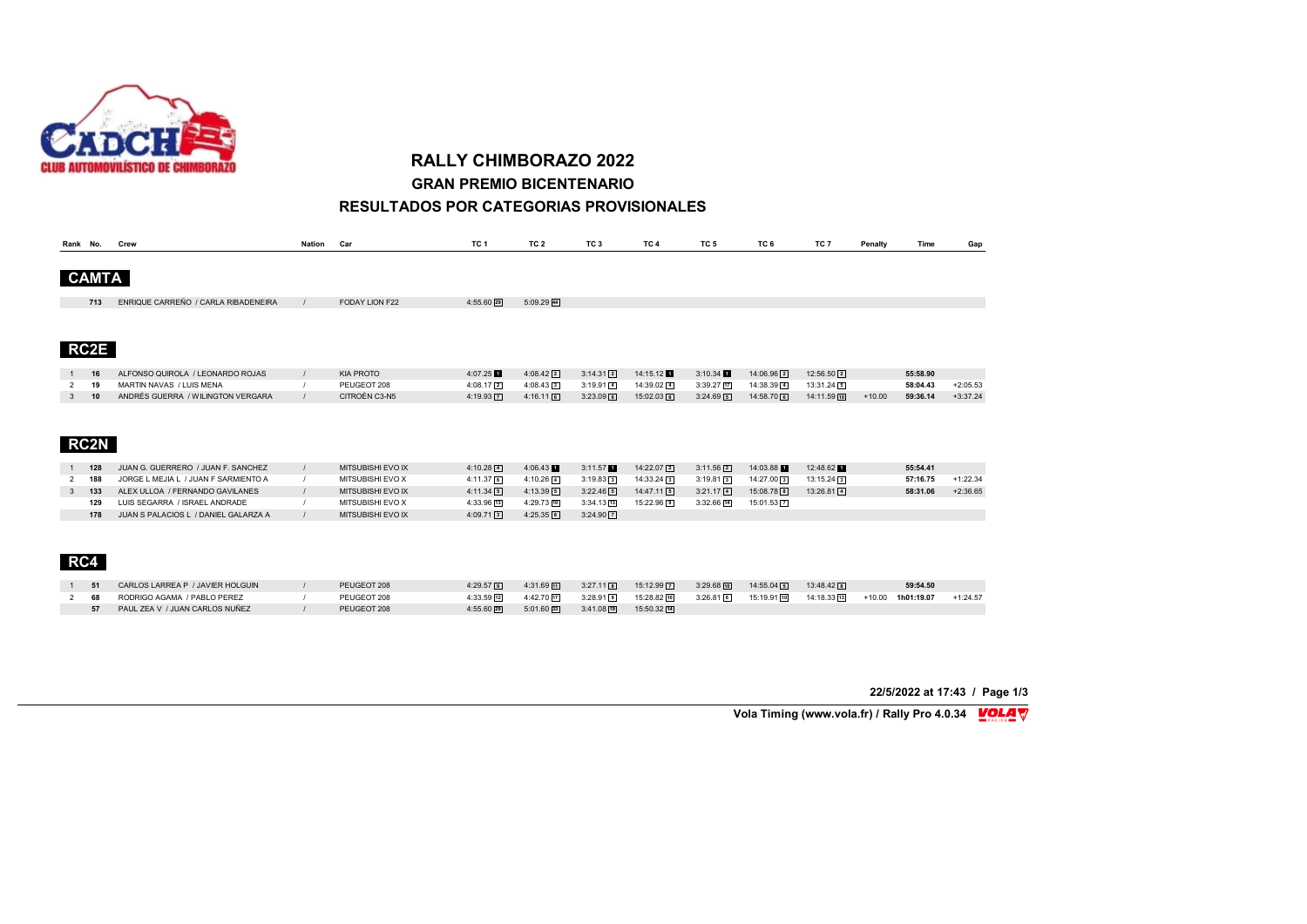#### **RALLY CHIMBORAZO 2022 GRAN PREMIO BICENTENARIO RESULTADOS POR CATEGORIAS PROVISIONALES**

|                 |     | 一                                      |               |                     |                 |                 |                        |                 |                        |                 |                 |          |            |             |
|-----------------|-----|----------------------------------------|---------------|---------------------|-----------------|-----------------|------------------------|-----------------|------------------------|-----------------|-----------------|----------|------------|-------------|
| Rank No.        |     | Crew                                   | <b>Nation</b> | Car                 | TC <sub>1</sub> | TC <sub>2</sub> | TC <sub>3</sub>        | TC <sub>4</sub> | TC <sub>5</sub>        | TC <sub>6</sub> | TC <sub>7</sub> | Penalty  | Time       | Gap         |
| RC <sub>5</sub> |     |                                        |               |                     |                 |                 |                        |                 |                        |                 |                 |          |            |             |
|                 | 87  | DIEGO E SERRANO / JUAN FELIPE SERRANO  |               | <b>RENAULT CLIO</b> | 4:34.58 14      | $4:28.37$ 9     | $3:32.50$ $\boxed{12}$ | $15:21.03$ 8    | $3:29.23$ 9            | $15:19.85$ 9    | 13:47.27 7      |          | 1h00:32.83 |             |
| <sup>2</sup> 1  | -77 | JUAN CARLOS PAREDES / DANIEL GORDILLO  |               | RENAULT CLIO        | 4:32.99 11      | $4:42.55$ 16    | $3:35.33$ [15]         | 15:52.84 16     | $3:30.50$ $\boxed{12}$ | 15:42.05 15     | $13:59.52$ 9    |          | 1h01:55.78 | $+1:22.95$  |
| 3               | 89  | MARCELO TOLEDO / ROQUE SORIA           |               | RENAULT CLIO        | $4:36.05$ [15]  | $4:38.10$ [13]  | $3:41.32$ 20           | 16:10.33 17     | $3:35.22$ [15]         | 16:01.10 [18]   | 14:32.72 [17]   |          | 1h03:14.84 | $+2:42.01$  |
|                 | 74  | ALEJANDRO MARTÍNEZ E / ANDRÉS CARPIO B |               | RENAULT CLIO        | 4:38.98 17      | $4:41.29$ 15    | $3:55.50$ 32           | 16:26.87 20     | $3:39.53$ [18]         | 15:49.12 17     | 14:21.06 15     |          | 1h03:32.35 | $+2:59.52$  |
| 5 <sup>5</sup>  | 88  | MARLON MEJIA L / CRISTHIAN ROMERO C    |               | RENAULT CLIO        | $4:58.92$ 36    | $5:06.06$ 41    | $4:01.10$ 37           | 17:02.02 29     | $3:49.25$ 23           | 16:54.90 24     | 15:10.75 24     |          | 1h07:03.00 | $+6:30.17$  |
| 6.              | 90  | DANILO REYES T / BYRON CUENCA SANCHEZ  |               | RENAULT CLIO        | $4:50.11$ 24    | $4:50.11$ 24    | $3:46.07$ 23           | 16:21.54 19     | $4:00.41$ 35           | 21:29.64 50     | 15:30.97 31     |          | 1h10:48.85 | $+10:16.02$ |
| $\overline{7}$  | 79  | ABRAHAM FEIJOO P / JOSÉ A ESPINOZA     |               | RENAULT CLIO        | $4:36.54$ [16]  | 18:36.55 68     | $3:38.75$ [16]         | 15:51.08 15     | $3:36.54$ [16]         | 15:42.55 16     | 14:20.15 14     |          | 1h16:22.16 | $+15:49.33$ |
|                 | 83  | ESTEBAN LÓPEZ M / JUAN C MOLINA T      |               | RENAULT CLIO        | 4:57.17 31      | $4:43.81$ 18    | $3:40.23$ [18]         | 16:30.19 22     |                        |                 |                 | $+10.00$ |            |             |
|                 | 72  | PABLO A. HUILCA / JULIO C. SUAREZ      |               | RENAULT CLIO        | $5:05.68$ 50    | $4:53.15$ 26    | 3:59.20 36             | $33:48.27$ 57   |                        |                 |                 |          |            |             |
|                 | 97  | JOHN GONZALEZ O / MARCO ANDRADE O      |               | RENAULT CLIO        | $5:00.11$ 40    | 4:54.84 27      |                        |                 |                        |                 |                 |          |            |             |

### **T1**

|   | 502     | JOSE IGNACIO GUEVARA / JAVIER MIRANDA   | <b>HYUNDAI GRAND I10</b> | $4:50.84$ <sup>25</sup>   | $4:46.64$ 21            | $3:51.75$ <sup>29</sup> | 16:58.10 27   | $3:55.75$ 31            | 17:09.08 27 | 14:54.39 19 |            | 1h06:26.55 |             |
|---|---------|-----------------------------------------|--------------------------|---------------------------|-------------------------|-------------------------|---------------|-------------------------|-------------|-------------|------------|------------|-------------|
|   | 575     | RICARDO GUEVARA / DAVID JIMENEZ         | HYUNDAI GRAND I10        | $4:46.94$ <sup>22</sup>   | $4:46.55$ <sup>20</sup> | $3:48.20$ 24            | 16:49.47 26   | $3:51.63$ 26            | 16:57.24 25 | 16:39.65 43 |            | 1h07:39.68 | $+1:13.13$  |
|   | 3, 510  | MATEO PALACIOS / CARLOS ERAZO           | <b>HYUNDAI GRAND I10</b> | $5:01.86$ 43              | $5:00.26$ 32            | $3:57.38$ <sub>35</sub> | 17:27.51 34   | $3:55.47$ 30            | 17:22.77 31 | 15:02.82 21 |            | 1h07:48.07 | $+1:21.52$  |
| 4 | 528     | SEBASTIAN GUERRERO / FDGAR PARREÑO      | HYUNDAI GRAN I10         | 4:42.55 20                | $4:44.78$ <sup>19</sup> | $3:50.57$ <sup>25</sup> | 19:35.71 49   | $3:55.12$ 29            | 16:54.51 23 | 15:23.31 26 |            | 1h09:06.55 | $+2:40.00$  |
|   | $5$ 518 | GERONIMO CARRASCO / JOSE MORÁN          | <b>HYUNDAI GRAND I10</b> | $5:03.27$ 46              | $5:02.91$ 36            | $4:04.76$ 40            | $18:18.32$ 43 | $3:59.95$ 34            | 17:41.11 36 | 15:07.15 22 |            | 1h09:17.47 | $+2:50.92$  |
| 6 | 538     | FRANCISCO AGUIRRE / JORGE JAVIER DURÁN  | HYUNDAI GRAND I10        | $5:14.11$ 56              | $5:15.61$ 49            | $4:17.43$ 48            | 18:23.82 44   | 4:07.77 38              | 18:14.76 40 | 16:11.02 41 |            | 1h11:44.52 | $+5:17.97$  |
|   | 593     | KIKE BALDEON / LUIS FREIRÉ              | <b>KIA PICANTO</b>       | $5:00.29$ 41              | $5:07.90$ 43            | $4:20.25$ 50            | 18:14.83 41   | $4:13.15$ <sup>43</sup> | 18:24.92 41 | 15:51.14 38 | $+1:30.00$ | 1h12:12.48 | $+5:45.93$  |
| 8 | 567     | JEFFERSON RUIZ / OSCAR SANTAMARIA       | HYUNDAI GRAN I10         | $5:29.08$ 60              | $5:44.21$ 59            | $4:17.02$ 47            | 21:57.59 55   | $4:16.29$ 45            | 19:03.75 44 | 16:48.83 44 | $+10.00$   | 1h17:36.77 | $+11:10.22$ |
|   | 515     | PABLO A LIZARZABURU / JUAN J BENALCAZAR | HYUNDAI I10              | $5:11.96$ 53              | $5:18.43$ 52            |                         | 23:49.63 56   |                         |             |             |            |            |             |
|   | 573     | BRUNO J PACHECO / FDWIN CASTILLO        | HYUNDAI GRAND I10        | 4:52.00 26                | 4:57.28 29              | $4:01.29$ 38            |               |                         |             |             |            |            |             |
|   | 596     | JHON NARANJO / PAUL ROSERO              | <b>KIA PICANTO</b>       | $5:08.29$ 52              | $5:18.21$ 51            | $4:26.83$ 54            |               |                         |             |             |            |            |             |
|   | 513     | JUAN CARLOS AGUIRRE / DIEGO ARELLANO    | HYUNDAI GRAND I10        | $5:08.15$ 51              | $5:02.13$ 34            |                         |               |                         |             |             | $+10.00$   |            |             |
|   | 505     | JAVIER VILLAGOMEZ / SEBASTIAN PAREDES   | <b>HYUNDAI GRAND I10</b> | $5:03.60$ $\overline{47}$ |                         |                         |               |                         |             |             |            |            |             |
|   |         |                                         |                          |                           |                         |                         |               |                         |             |             |            |            |             |

# **T2**

|     | ANDRÉS GÓMEZ / MATEO GOMEZ        | <b>KIA RIO</b>      | $5:02.02$ 44 | $5:17.26$ 50   | $4:04.28$ <sub>39</sub> | 17:27.07 33   | $4:08.25$ 39 | $17:23.44$ 33 | 15:25.42 28   | $+10.00$   | 1h08:47.74 |             |
|-----|-----------------------------------|---------------------|--------------|----------------|-------------------------|---------------|--------------|---------------|---------------|------------|------------|-------------|
|     | CHRISTIAN VIVAS / LEO PEÑAHERRERA | CHEVROLET AVEO      | $5:13.18$ 55 | $5:11.31$ 46   | 4:10.25 44              | 17:50.26 37   | $4:01.82$ 36 | 17:40.15 35   | 15:24.45 27   |            | 1h09:31.42 | $+43.68$    |
| 420 | RICARDO MARTINEZ / LUIS GUEVARA   | KIA RÍO             | $5:04.92$ 48 | 5:03.52 39     | $4:07.36$ <sup>42</sup> | 17:56.89 38   | $3:55.80$ 32 | 18:11.35 39   | $15:31.61$ 32 |            | 1h09:51.45 | $+1:03.71$  |
| 475 | JORGE CORDOVA / DARWIN ROMERO     | CHEVROLET AVEO      | $5:48.64$ 64 | $6:20.88$ $64$ | $4:52.09$ 60            | $20:43.54$ 53 | $4:39.99$ 48 | 20:50.43      | 19:45.98 49   | $+10.00$   | 1h23:01.55 | $+14:13.81$ |
| 412 | JORGE CONDO / ALEXANDER CONDO     | <b>SUZUKI FORZA</b> | $5:45.82$ 63 | $5:55.45$ 61   | $4:51.61$ [59]          | $21:13.63$ 54 | $4:49.01$ 49 | 21:50.41 51   | 18:22.43 46   | $+1:00.00$ | 1h23:38.36 | $+14:50.62$ |
| 499 | RONALD VILLEGAS / ALEJANDRO RAMON | CHEVROLET CORSA     | $6:21.51$ 67 | 6:53.62 65     | $4:56.41$ 61            | 20:28.60 51   | $5:04.12$ 51 | 21:09.90 49   | 19:02.29 48   | $+30.00$   | 1h23:56.45 | $+15:08.71$ |
| 402 | CARLOS J LOPEZ / BRAYANN NARANJO  | CHEVROLET CORSA     | $5:01.23$ 42 | 11:06.00 66    | $4:21.49$ 52            | 18:15.35 42   | $4:18.05$ 46 | 18:26.88 42   |               |            |            |             |
| 474 | JUAN C SALGADO / RAFAEL SALGADO   | CHEVROLET AVEO      | 5:29.35 61   | $5:40.88$ 58   | $4:30.51$ 57            |               |              |               |               |            |            |             |

#### **22/5/2022 at 17:43 / Page 2/3**

**Vola Timing (www.vola.fr) / Rally Pro 4.0.34 MOLA** V